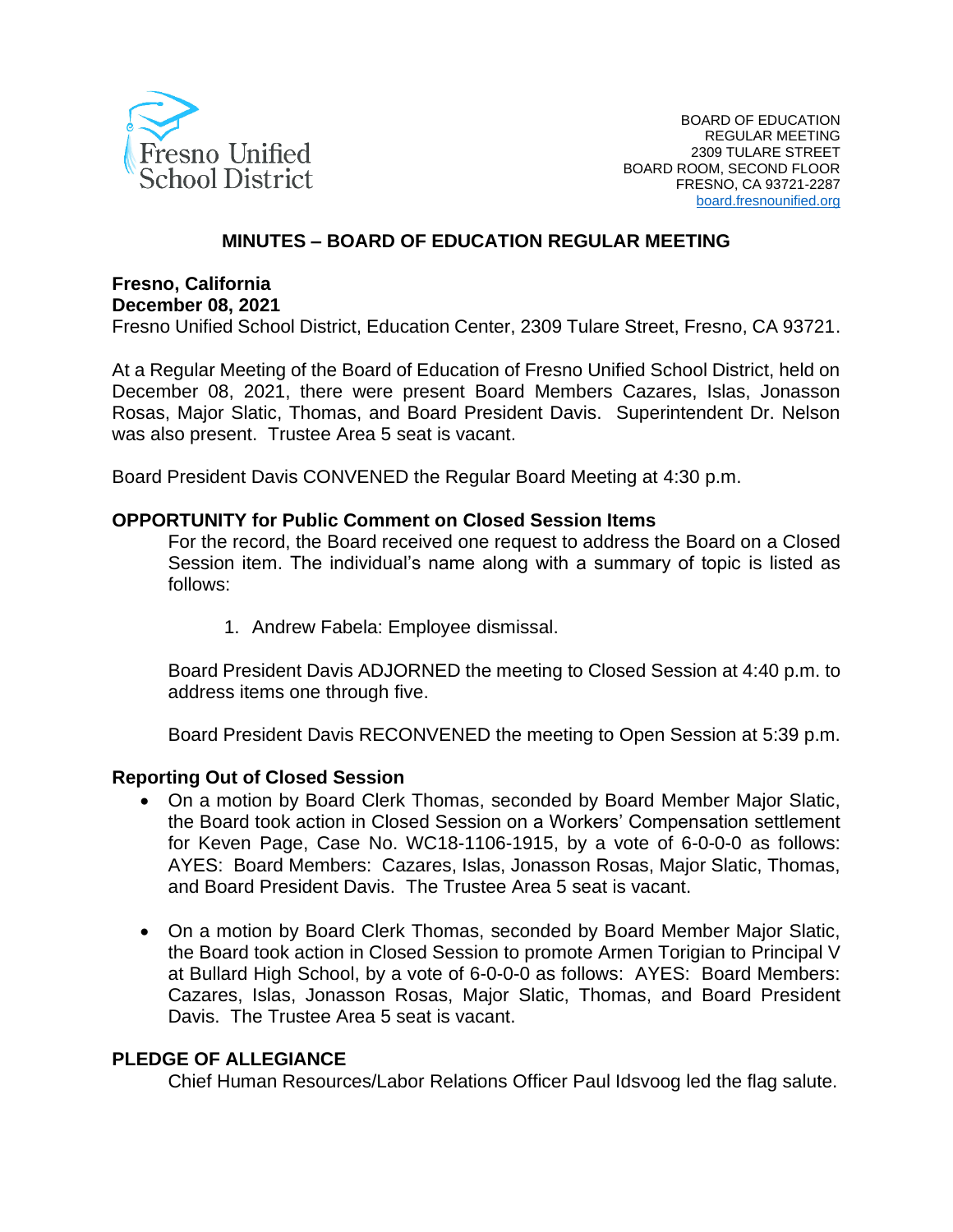## **HEAR Report from Superintendent**

- Addressed a somber topic –I must take time tonight to talk to our community about school threats of which most derive from social media. Since last week's tragic school shooting in Michigan where four students were killed and seven others were injured, we have unfortunately seen a rise in threats to our school campuses, mostly through social media. First, let me assure everyone that as soon as we hear of a potential threat, we immediately involve the police who investigate the threat. We also let our parents know of the threat and any outcome of police investigation. We are grateful that threats to our campuses have been deemed not credible by the police, but it is also a reality check that many students who make these threats are doing so as a joke and are thinking very little about the real consequences of their threat. First, it's not a joke or funny to see the emotional impact of an entire school community based on a threat – in fact it can be incredibly terrifying for our students, families and staff. It's not cool. And second, these threats often end in suspension, expulsion, and/or arrests and criminal charges. Those disciplinary actions from school and from the criminal justice system can affect your ability to get a job in the future or to go to the college of your choice. That split-second decision to post, or even repost, social media threats can change a student's entire life. Please, think before you post and if you see a threat to a school report that threat immediately to a trusted adult on campus – DO NOT REPOST the threat. Parents, please help us by talking with your children about the huge consequences of making threats against others including our school sites. It's not worth it.
- Shared, that upon board approval, payroll will begin processing for all staff to receive a separate check by December 17 accounting for the 4% pay raise retroactive from July 01, 2021 through November, as well as the one-time half percent payment. Please give our amazing payroll team until the 17th to receive your check. In your regular December check, you will see your raise accounted for moving forward. Thank you to our entire staff for the hard work you continue to do each day, to our fiscal and payroll teams for making this happen, and to the Board for your support.
- Reminded all staff we are currently recruiting for volunteer Academic Decathlon judges! We need judges for the speech and interview portions of the competition and there is training available for all judges. The events will be held VIRTUALLY on Saturday, January 29 – so you can do your training and judging all from the comfort of your own home! It's always a great time to see our students and students across the county in action – I especially encourage our classified staff who might not get to see our students in their academic journeys each day to jump in! You won't regret it. If you're interested, please email Mike Jones at mike.jones@fresnounified.org.
- Invited our Trustees to please join us this Friday for a press conference at 11am at Parent University where we will detail some of our many parent resources to support at-home learning with their students. This is a direct effort to continue moving forward with our district goal to increase inclusive opportunities for our families to engage in their students' education. We're excited to share some of our new and existing resources for parents and students to encourage learning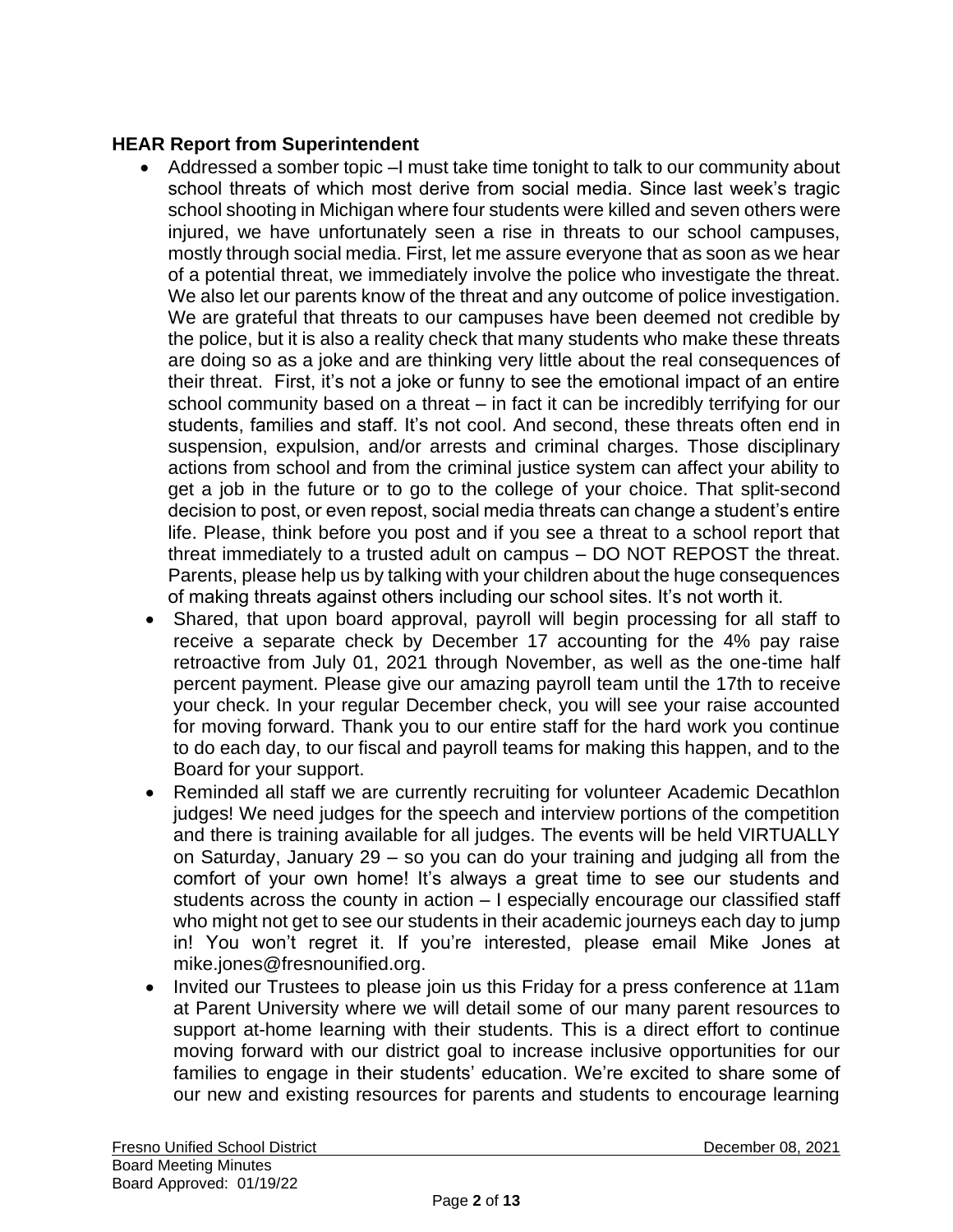outside of the school day, especially as we head into our winter break. We look forward to seeing you there on Friday.

- Celebrated one of our amazing Fresno Unified Family members, who I'm thinking you all have seen this week along with the rest of the country! Campus Culture Director Austin Lemay of Tenaya Middle School had his dance moves go VIRAL starting Sunday reaching celebrities, national news like Good Morning America and E! News, and many millions of people across our nation on TikTok and Instagram! Let's watch this great feature from ABC30 to hear a little more about how Mr. Lemay captured the hearts of the nation, just doing what he's passionate about every day.
- Austin, Tenaya team, and all of the other amazing staff who are building relationships with our kids every single day, thinking that you are unseen, please know that we SEE you and we NEED you. You don't necessarily have to have as smooth of moves as Austin, instead you just need to be authentically YOU and show your authentic care for our students. From seeing Austin's love and fun with our students go as viral as it has, it shows me that our country is HUNGRY for real engagement and relationships. Don't forget that the work you do each day truly makes an impact. We love you Austin and the entire Fresno Unified Family!

## **OPPORTUNITY for Public Comment on Consent Agenda Items**

For the record, the Board received three requests to address the Board on the Consent Agenda. The individual's name along with a summary of topics are listed as follows:

- 1. Brenda Martinez: A-3, Dual Enrollment
- 2. Lorena Moreno: A-3, Dual Enrollment
- 3. Carmen Zamora: A-3, Dual Enrollment

On a motion by Board Member Major Slatic, seconded by Board Clerk Thomas, the Consent Agenda, with the exception of Agenda Items A-18 and A- 23, which were pulled for further discussion, was approved by a roll call vote of 6-0-0-0, as follows: AYES: Board Members: Cazares, Islas, Jonasson Rosas, Major Slatic, Thomas, and President Davis. The Trustee Area 5 seat is vacant.

**ALL CONSENT AGENDA** items are considered routine by the Board of Education and will be enacted by one motion. There will be no separate discussion of items unless a Board member so requests, in which event, the item(s) will be considered following approval of the Consent Agenda.

## **A. CONSENT AGENDA**

**A-1, APPROVE Personnel List APPROVED as recommended.**

### **A-2, ADOPT Findings of Fact and Recommendations of District Administrative Board**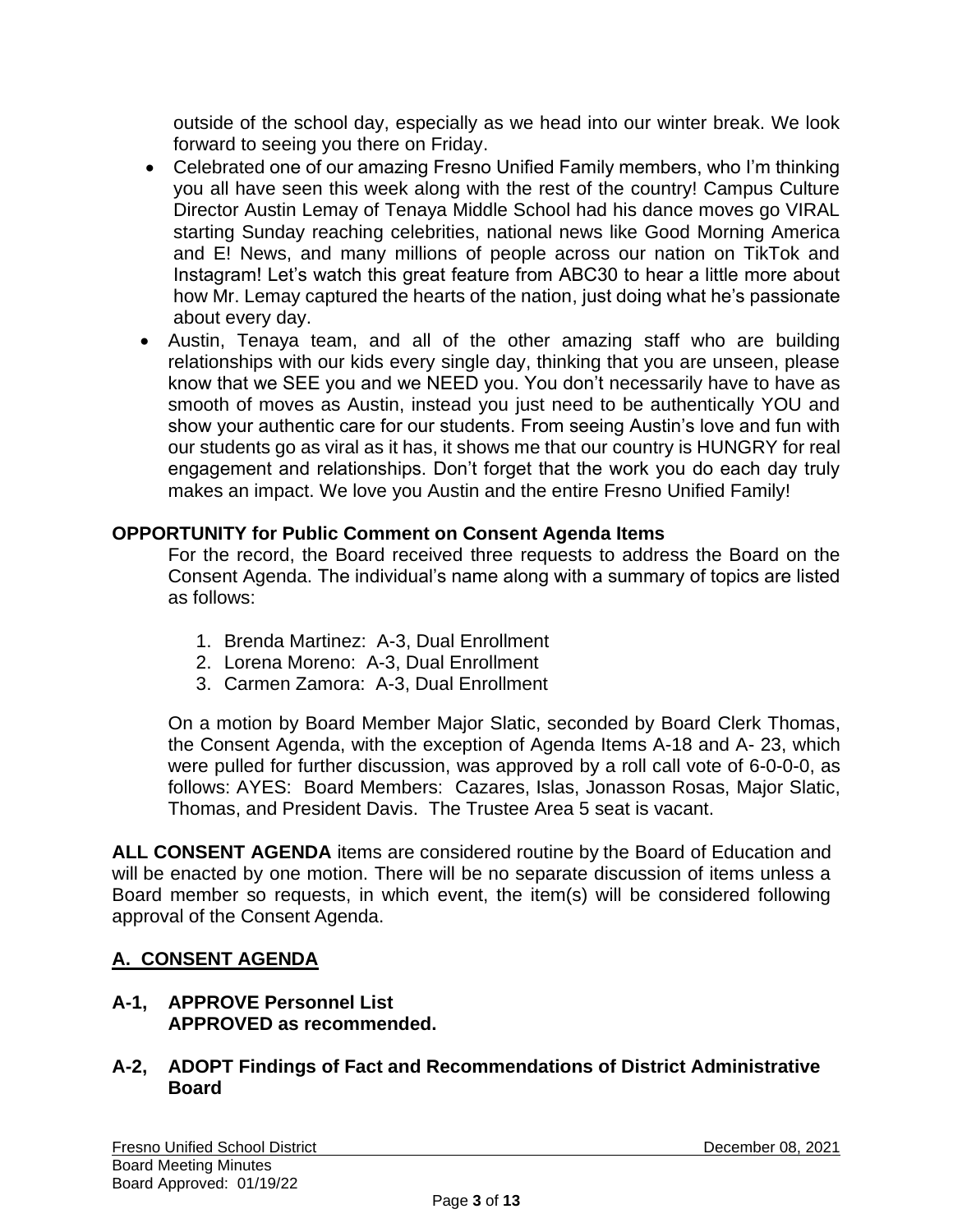**ADOPTED as recommended**, the Findings of Fact and Recommendations of District Administrative Panels.

### **A-3, ADOPT Resolution in Support of Dual Enrollment**

**ADOPTED as recommended**, this resolution which identifies the goal of expanding current dual enrollment offerings within all high schools to provide up to 12 units of transferable dual enrollment credit for students.

For the record, Board Member had comments/questions pertaining to Agenda Item A-3. A summary is as follows: Shared an emphasis around the importance on having inclusive communication. Stated that some families from Go Public were unaware of the program offered until after their children advanced to other classes. Asked for recommendations or specific ideas on how to promote this program as well as staff using every resource necessary, so everyone has an equal opportunity to apply.

On a motion by Board President Davis, seconded by Member Major Slatic, Agenda item A-3 was adopted by a vote of 6-0-0-0 as follows: AYES: Board Members: Cazares, Islas, Jonasson Rosas, Major Slatic, Thomas, and Board President Davis. The Trustee Area 5 seat is vacant.

- **A-4, ADOPT Fresno Unified School District Resolution #21-14 ADOPTED as recommended**, this Resolution which authorizes Santino Danisi, Chief Financial Officer authorization to sign and execute all documents by the California Department of Rehabilitation.
- **A-5, APPROVE Renewal Agreement with Elixir Insurance Company APPROVED as recommended**, a renewal agreement with Elixir Insurance Company.
- **A-6, APPROVE Renewal Agreement with Kaiser Permanente APPROVED as recommended**, an agreement with Kaiser Permanente to provide medical services on behalf of benefit eligible employees and retirees.
- **A-7, APPROVE Agreement with Activities Integrating Math and Science Education Foundation for Fresno Unified Winter Session 2021 APPROVED as recommended**, an agreement for Activities Integrating Math and Science (AIMS) Education Foundation.
- **A-8, APPROVE Agreement with Arte Americas APPROVED as recommended**, an agreement with Arte Americas.
- **A-9, APPROVE Agreement with Deborah McCoy APPROVED as recommended**, an agreement with Deborah McCoy.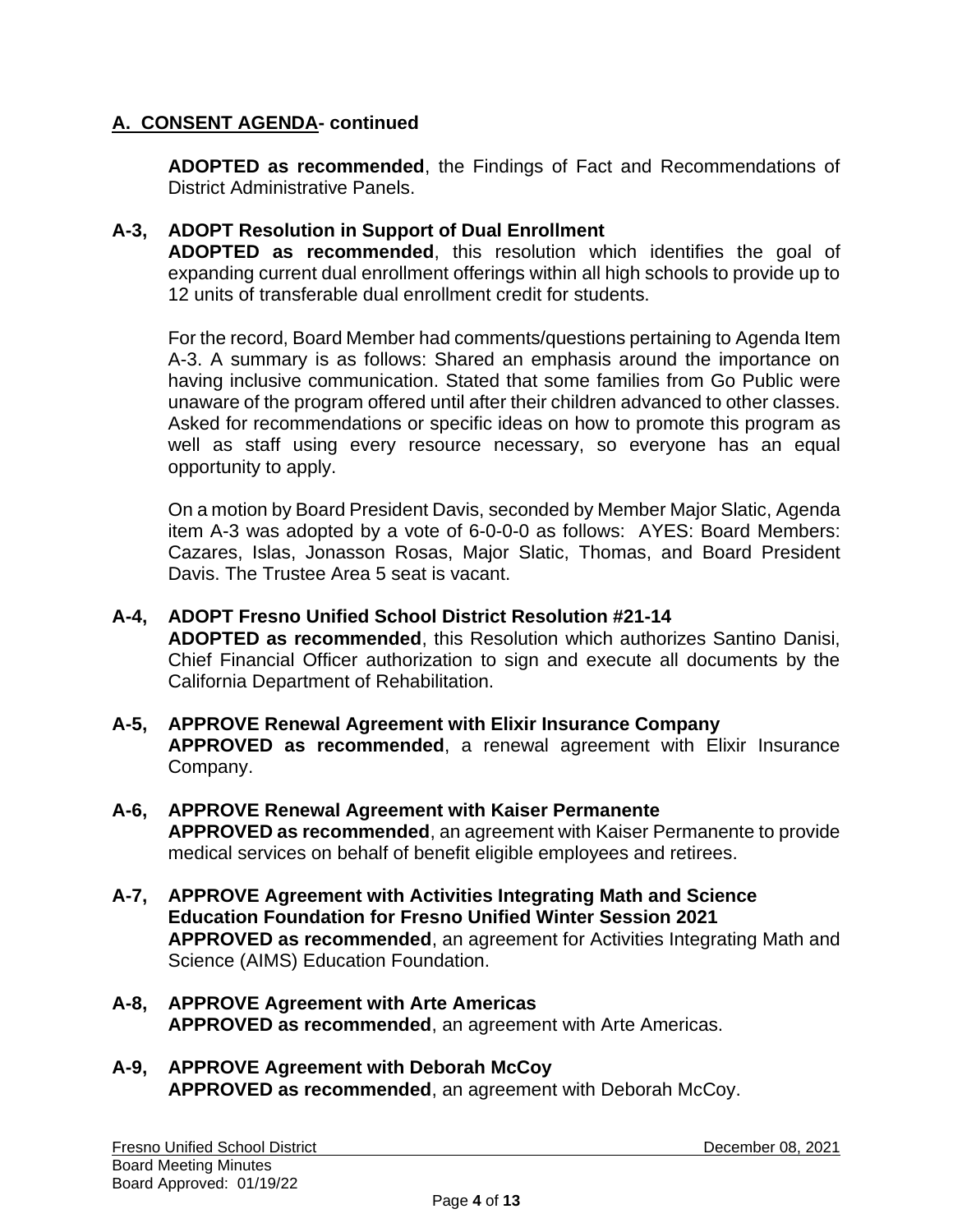- **A-10, APPROVE the California Teaching Fellows Foundation to Support Winter Camps 2021- Mindsets Learning, Inc. Agreement APPROVED as recommended**, and agreement with Mindsets Learning, Inc. for the California Teaching Fellows Foundation.
- **A-11, APPROVE Agreement with Adventure Education Solutions APPROVED as recommended**, and agreement with Adventure Education Solutions for Fresno Unified Winter Session 2021.
- **A-12, APPROVE Request for Material Revision by Aspen Meadow Public School APPROVED as recommended**, the revised Aspen Meadow Public School Petition and supporting documents delivered to the District on November 10, 2021 by Executive Director, Shelly Lether.
- **A-13, APPROVE Request for Material Revision by Aspen Valley Prep Academy APPROVED as recommended**, the revised Aspen Valley Prep Academy Petition and supporting documents delivered to the District on November 10, 2021 by Executive Director, Shelly Lether.
- **A-14, APPROVE Grant Application to the California Department of Education for National School Lunch Program Equipment Assistance APPROVED as recommended**, submission of a grant application to the California Department of Education for a 2021 National School Lunch Program Equipment Assistance Grant.

## **A-15, APPROVE Use of Individual Piggyback Contracts**

**APPROVED as recommended**, piggyback contracts for use during 2021/22 for efficient and cost-effective procurement. This is in addition to piggyback contracts approved by the Board previously, to allow for expedited purchases related to science and technology, HVAC equipment, student meal services, security hardware, performing arts supplies, and modular buildings.

**A-16, APPROVE Rejection of Bid 22-16, Tenaya Middle School Office and Site/Walk Improvements**

**APPROVED as recommended**, information on Bid 22-16, for new steel picket and chain-link fencing and gates, concrete sidewalks, entry canopy, new main office exterior doors and landscape and lighting improvements at Tenaya Middle.

**A-17, RATIFY Addendum with New Life Physical Therapy Services, dba Goodfellow Therapy**

**APPROVED as recommended**, an addendum with New Life Physical Therapy Services, dba Goodfellow Therapy in the amount of \$96,000.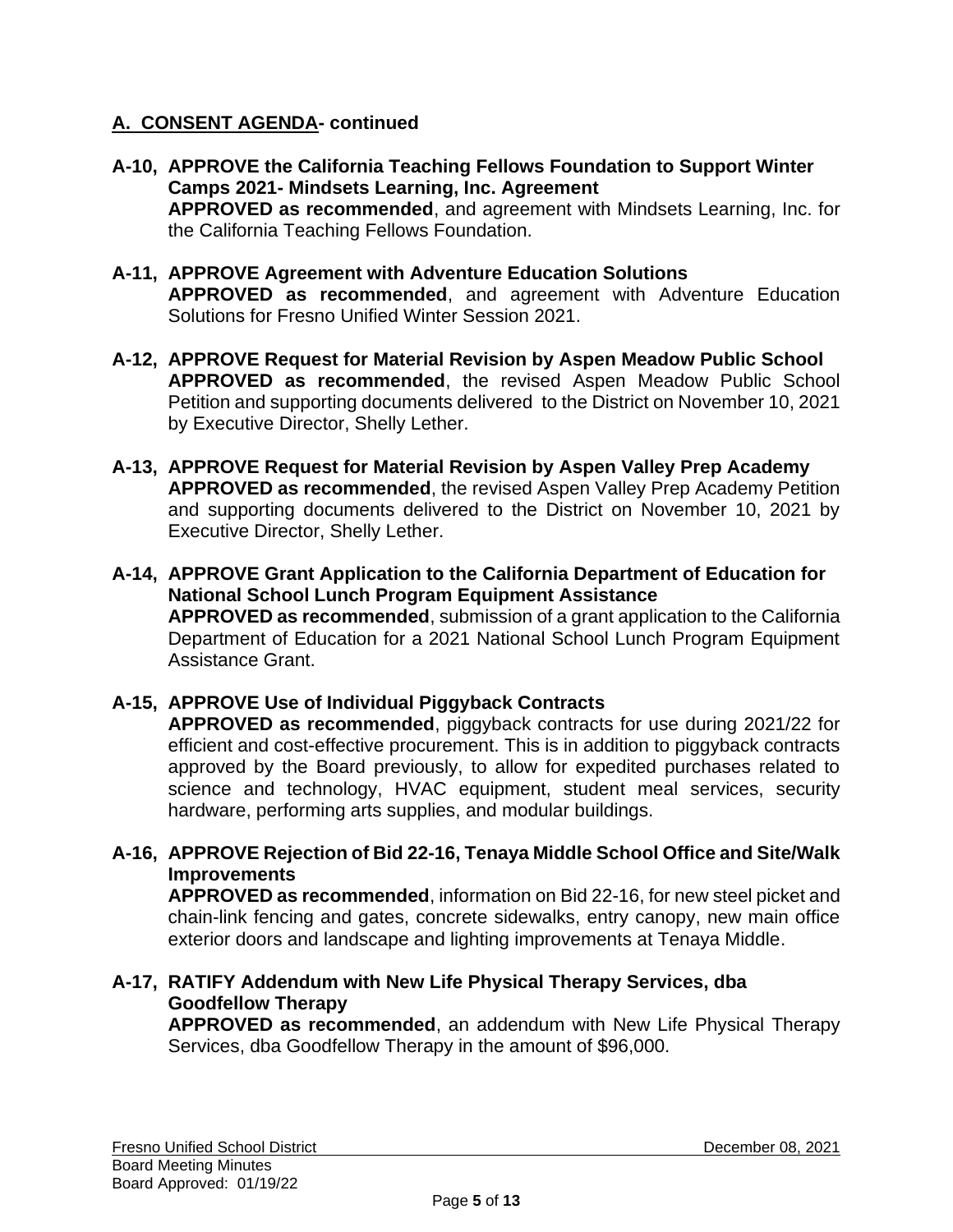#### **A-18, RATIFY Agreement with Good Company Players for Fifth Graders to See Founding Fathers and Mothers RATIFIED with amendment.**

For the record, Board Members had comments/questions pertaining to Agenda Item A-18. A summary is as follows: Requested clarity as to how many students will have the opportunity to view this play. Requested clarity as to if staff reviewed this play. Expressed concerns regarding the content of the play after reviewing a video of the play. Requested information on when the play will show. Commented on hesitation to approve Agenda Item A-18 until concerns regarding play content have been addressed.

For the record, Board Clerk Thomas motioned to DENY Agenda Item A-18, RATIFY, Agreement with Good Company Players for Fifth Graders to See Founding Fathers and Mothers, without a second and therefore the motion was not considered.

For the record, Board Members continued with comments/questions pertaining to Agenda Item A-18. A summary is as follows: Commented if the item is not approved it would be a missed opportunity for fifth graders to see a live theater play. Discussion followed pertaining to quality of play content versus student experience in seeing a play for maybe the first time.

For the Record, Board Member Cazares motioned to APPROVE Agenda Item A-18, seconded by Board Member Jonasson Rosas.

Before the vote took place, Board Members continued with comments/questions pertaining to Agenda Item A-18. A summary is as follows: Suggested fifth graders be provided a pre/post educational component when seeing the play as an opportunity to develop critical thinking skills. Commented on the opportunity to look throughout the system so we don't run in to the same issues in the future. Commented parents can use this as an opportunity to go with their children and discuss the play. Commented on the need to be more thoughtful in how diversity is reflected within the district. Commented on the valuable lesson being shown in this discussion, on how to approach and evaluate, and the need to be conscious of what is being taught. Assistant Superintendent Bryan Wells was available to provide clarity.

On a motion by Board Member Cazares, seconded by Board Member Jonasson Rosas, Agenda item A-18 was approved with an amendment to add a pre/post element when viewing the play, by a vote of 5-1-0-0 as follows: AYES: Board Members: Cazares, Islas, Jonasson Rosas, Major Slatic, and Board President Davis. NOES: Board Clerk Thomas. The Trustee Area 5 seat is vacant.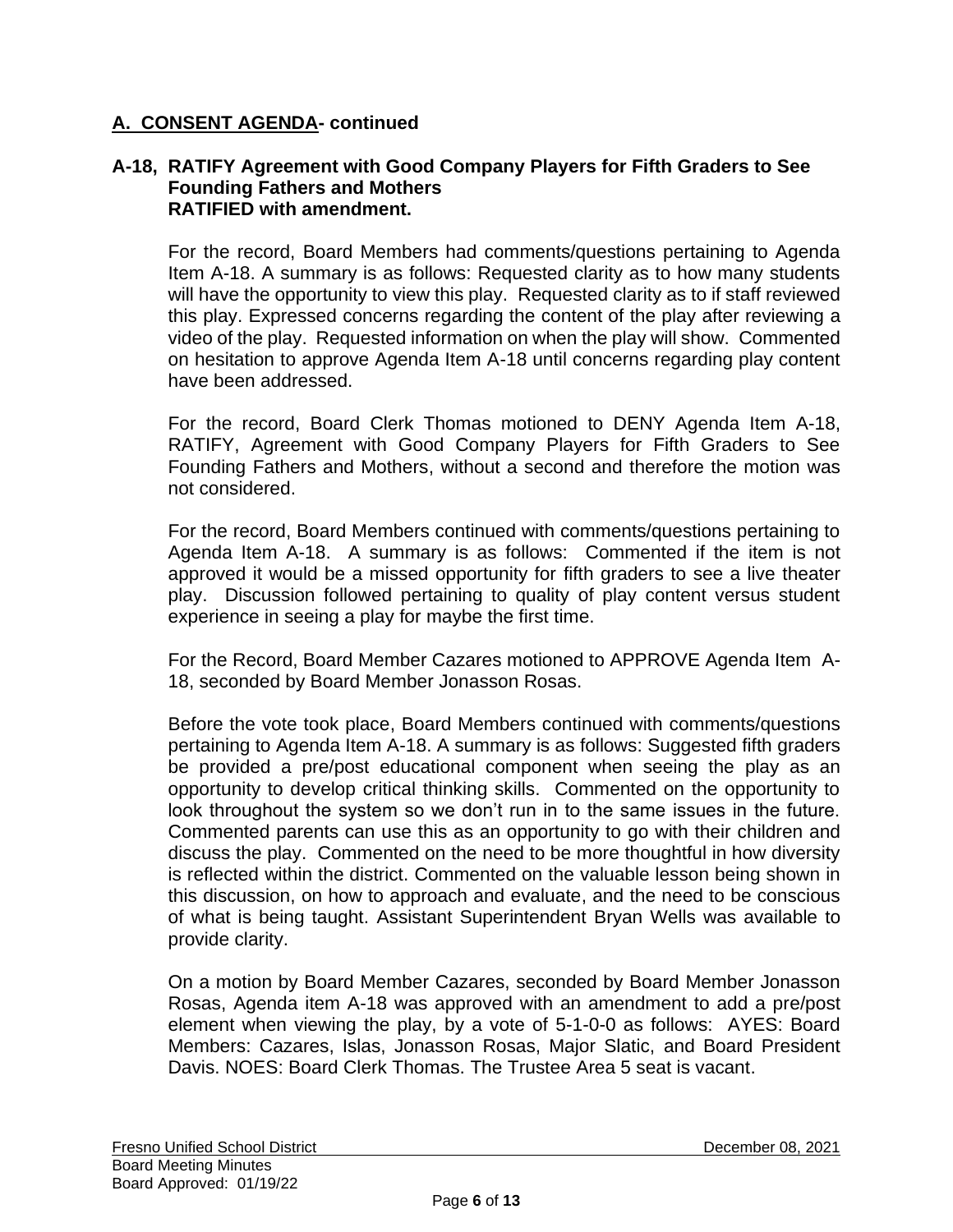**A-19, RATIFY Grant Application to the California Department of Rehabilitation for the We Can Work Grant**

**RATIFIED as recommended**, the grant application and funding from the California Department of Rehabilitation for the We Can Work grant.

## **A-20, RATIFY Change Orders for the Projects Listed Below**

**RATIFIED as recommended**, information on Change Orders for the following projects:

- Bid 20-19, Fresno High School Career Technical Education (CTE) Building **Construction** Change Order 8 presented for ratification \$ 88,091
- Bid 21-11, Edison High School Gymnasium Addition Change Order 5 presented for ratification \$ 62,585
- Bid 21-25, Hoover High School Career Technical Education (CTE) Building and Construction Trades, Classroom Shop Improvements Change Order 3 presented for ratification \$ 40,889
- Bid 21-37, Hoover High School Multipurpose Room HVAC Replacement Change Order 1 presented for ratification \$ 12,304

#### **A-21, RATIFY the Filing of a Notice of Completion**

**RATIFIED as recommended**, a Notice of Completion for the following project, which has been completed according to plans and specifications.

• Bid 21-37, Hoover High School Multipurpose Room HVAC Replacement

### **A-22, RATIFY Purchase Orders from September 01, 2021 through September 30, 2021 – Primary Report**

**RATIFIED as recommended**, information on purchase orders issued from September 01, 2021 through September 30, 2021. Two agenda items are presented to ratify purchase orders. The first item includes the Primary Report with all purchase orders issued during the reported dates with the exception of those that may present a potential conflict of interest for an individual Board member. All remaining purchase orders are in the Supplemental Report and presented as a second agenda item.

#### **A-23, RATIFY Purchase Orders from September 01, 2021 through September 30, 2021 – Supplemental Report**,

**RATIFIED as recommended**, information on purchase orders issued from September 01, 2021 through September 30, 2021. Two agenda items are presented to ratify purchase orders. The first item includes the Primary Report with all purchase orders issued during the reported dates with the exception of those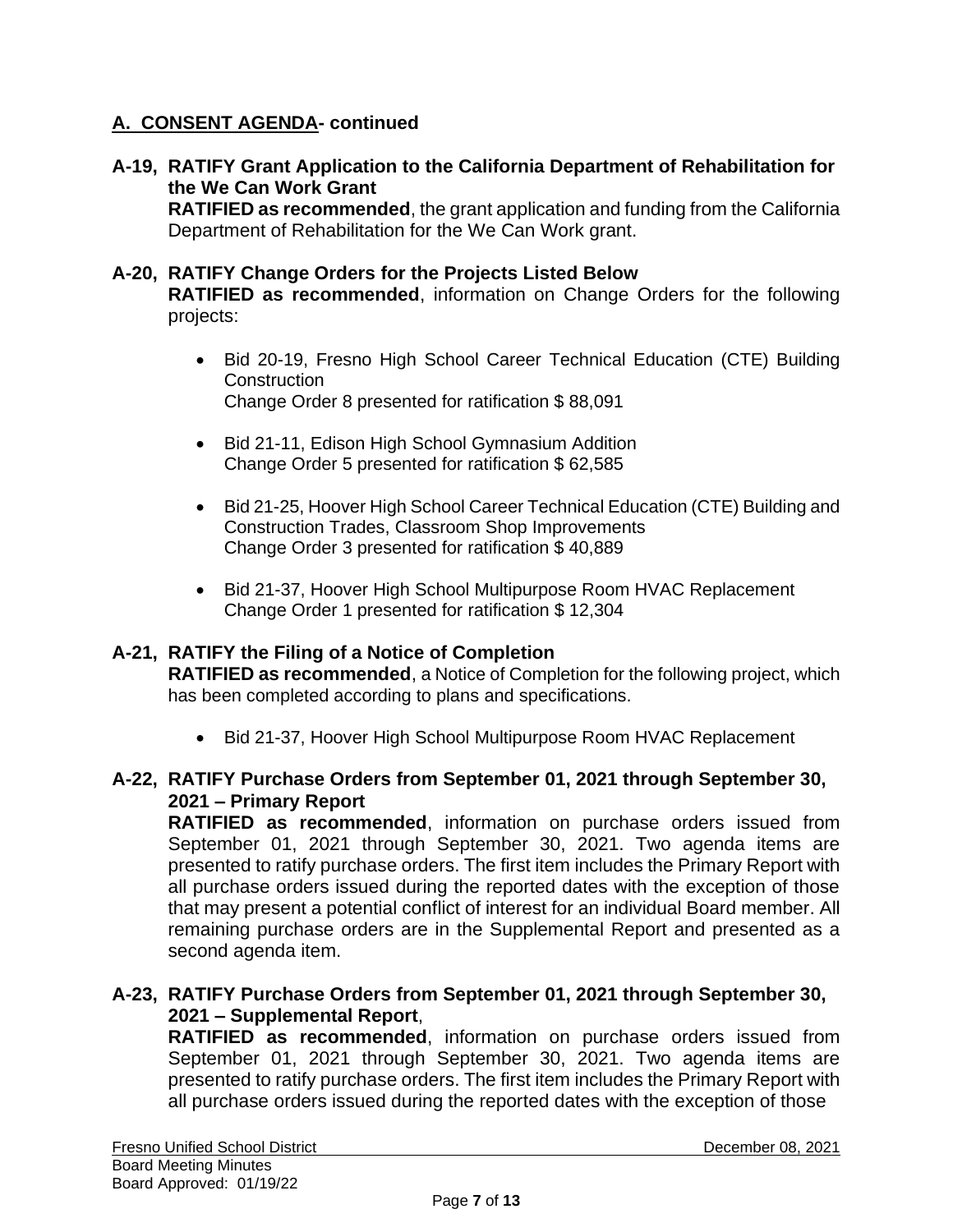that may present a potential conflict of interest for an individual Board member. All remaining purchase orders are in the Supplemental Report and presented as a second agenda item.

For the record, Board Member Jonasson Rosas read a statement as follows:

"Agenda Item A-23 on tonight's Consent Agenda contains purchase orders for the Fresno Economic Opportunities Commission (Fresno EOC). I was previously employed with the Fresno EOC which is a nonprofit corporation. I did not participate in the making of the contracts related to these purchase orders, but because of my previous employment with Fresno EOC I have a remote financial interest in these contracts. Therefore, consistent with my prior recusals relating to Fresno EOC and in the interest of full transparency, I am abstaining from this vote pursuant to Board Bylaw 9270."

On a motion by Board Member Major Slatic, seconded by Board Member Cazares, Agenda Item A-23 was approved by a vote of 5-0-1-0 as follows: AYES: Board Members: Cazares, Islas, Major Slatic, Thomas, and Board President Davis. ABSTAINED: Board Member Jonasson Rosas. The Trustee Area 5 seat is vacant.

#### **A-24, RATIFY NAVEX Service Agreement RATIFIED as recommended**, the NAVEX service agreement.

## **OPPORTUNITY FOR UNSCHEDULED ORAL COMMUNICATIONS**

For the record, the Board received nine requests to address the Board during Unscheduled Oral Communications. The individual's name along with a summary of topic are listed as follows:

- 1. Norma Isabella Ledesma: Not Present- Fresno High Aquatics Program.
- 2. Mariana Salgado: Not Present- Fresno High Aquatics Program.
- 3. Itchel Salgado: Not Present- Fresno High Aquatics Program.
- 4. Daniel Ruiz: Not Present- Fresno High Aquatics Program.
- 5. Maria Salazar Urbina: Not Present- Fresno High Aquatics Program.
- 6. Erin Schuurman: Vaccines.
- 7. Andrew Fabela: Facilities Master Plan.
- 8. Angelana Alejandre Avila: Vaccines.
- 9. Marcy Perez: Vaccines.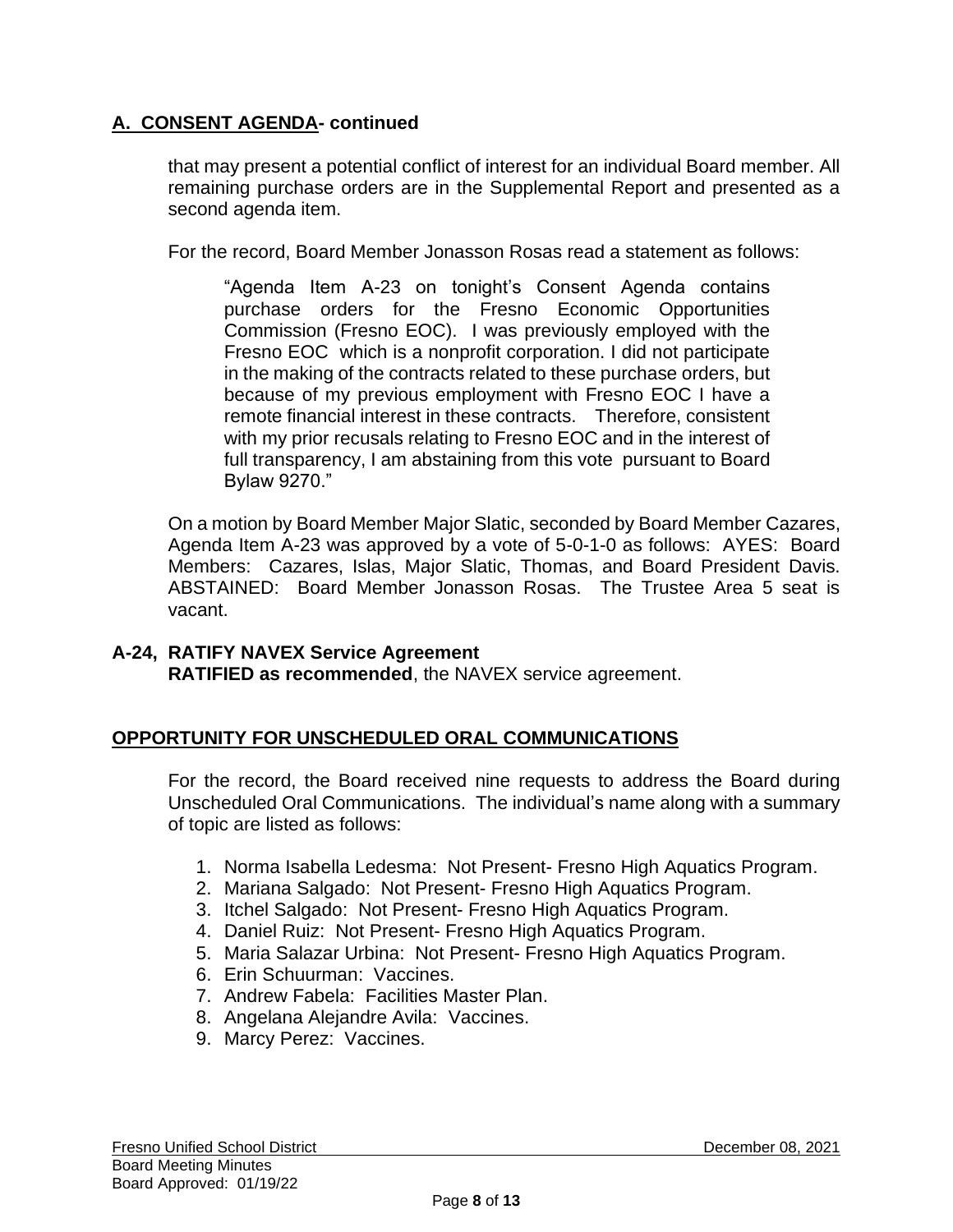## **B. CONFERENCE/DISCUSSION AGENDA**

## **B-25, PRESENT and DISCUSS Special Education Update**

### **OPPORTUNITY for Public Comment on Agenda Item B-25**

For the record, the Board received one request to address the Board on Agenda Item B-25. The individual's name along with a summary of topic is listed as follows:

1. Andrew Fabela: Request for district to purchase vehicles for district physical therapists.

For the record, Board Members had comments/questions pertaining to Agenda Item B-25. A summary is as follows: Requested clarity on the presentation and if an adoption was happening. Requested future presentations to show data that is showing improvements from year-to-year, and to incorporate feedback parents and students provide and action steps the district is taking in direct response to parent/student feedback. Commented on IEP process in general and the length of time it takes to receive one. Expressed to the public the Board is aware of these challenges, the Board hears you and are working to make improvements. Requested to receive progress update before the next school year which will outline where we are with improvements in this process. Commented it is hard to understand what parents with a special need's child goes through day to day; that is one of the reasons the Board asked the CGCS to conduct in-depth research, reaching out to the public, parents, teachers, and the community. Commented that district psychologists are focused on students with an IEP; would like the district to look at extending, especially coming out of the pandemic, all psychology resources to other students that may not have an IEP as well. Thanked staff for the research and presentation and asked for clarity on budget and community reach out. Instructional Superintendent Dr. Tangee Pinheiro was available to provided clarity.

### **B-26, PRESENT and DISCUSS Redistricting of Trustee Areas within Fresno Unified School District**

#### **OPPORTUNITY for Public Comment on Agenda Item B-26**

For the record, the Board received zero requests to address the Board on the Agenda Item B-26.

For the record Board Members had comments/questions pertaining to Agenda Item B-26. A summary is as follows: Commented paper maps are helpful for parents who may have a language barrier and struggle at times with digital literacy. Expressed appreciation that Board feedback was implemented in presentation of Roosevelt area. Expressed concern trustee areas are being divided where it could possibly cause conflicts for families. Commented was first apprehensive about dramatic change to Roosevelt High trustee area, but after hearing Board member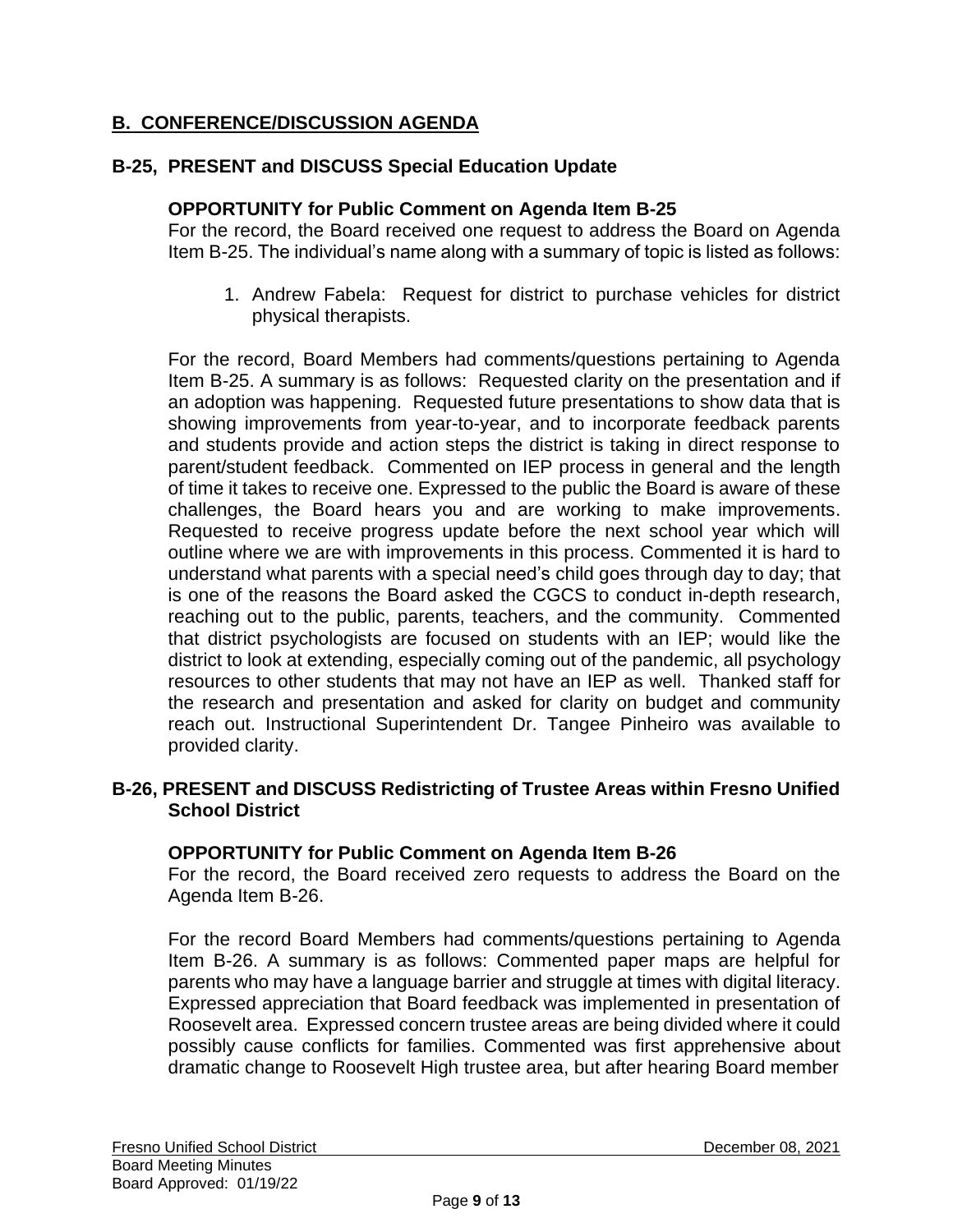## **B. CONFERENCE/DISCUSSION AGENDA-continued**

feedback no concerns remain. Expressed concern for the Addams Elementary trustee area being split between two trustee areas. Mr. Skinnell was available to provide clarity.

For the record, Chief of Staff Chavez shared zero input has been received via email. \*\*Correction to the statement: After the meeting, it was discovered that an individual submitted information to be considered through the online mapping tool and forwarded the information to the email redistricting@fresnounified.org.

For the record, Board Member Major Slatic requested clarity as to the attendance area versus the trustee area. Chief of Staff Chavez was available to provide clarity.

For the record, Board Member Jonasson Rosas requested she be provided a higher resolution file which shows all streets. Mr. Skinnell was available to provide clarity.

For the record Board Clerk Thomas requested, at this time, students who missed speaking during Unscheduled Oral Communication be allowed to speak.

- 1. Norma Isabella Ledesma: Fresno High Aquatics Program.
- 2. Mariana Salgado: Fresno High Aquatics Program.
- 3. Itchel Salgado: Fresno High Aquatics Program.
- 4. Daniel Ruiz: Fresno High Aquatics Program.
- 5. Maria Salazar Urbina: Fresno High Aquatics Program.

### **B-27, DISCUSS and APPROVE the 2020/21 Audited Financial Statements Prepared by Crowe LLP**,

#### **OPPORTUNITY for Public Comment on Agenda Item B-27**

For the record, the Board received zero requests to address the Board on the Agenda Item B-27.

For the record, Board Members had comments/questions pertaining to Agenda Item B-27. A summary is as follows: Many expressions of appreciation, thanks and gratitude for staff and their work for a sound budget. Requested clarity as to formula used on page seven of the presentation. Mr. Jeff Jenson was available to provide clarity.

On a motion by Board Member Jonasson Rosas, seconded by Board Clerk Thomas, Agenda Item B-27 was approved by a vote of 6-0-0-0, as follows: AYES: Board Members: Cazares, Islas, Jonasson Rosas, Major Slatic, Thomas, and President Davis. The Trustee Area 5 seat is vacant.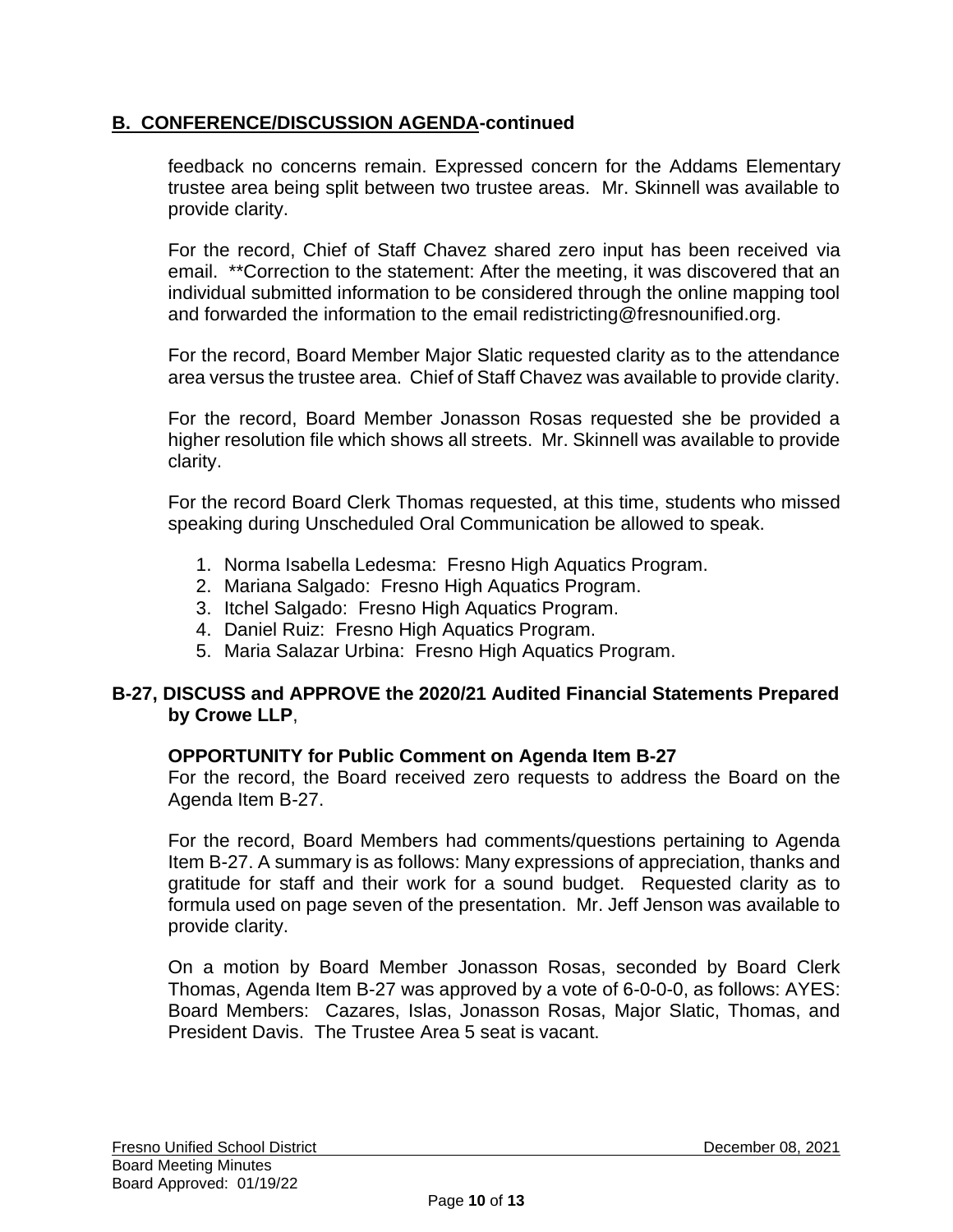## **B. CONFERENCE/DISCUSSION AGENDA - continued**

### **B-28, DISCUSS and APPROVE the 2021/22 First Interim Financial Report**

#### **OPPORTUNITY for Public Comment on Agenda Item B-28**

For the record, the Board received zero requests to address the Board on the Agenda Item B-28.

On a motion by Board Clerk Thomas, seconded by Board Member Jonasson Rosas, Agenda Item B-28 was approved by a vote of 6-0-0-0, as follows: AYES: Board Members: Cazares, Islas, Jonasson Rosas, Major Slatic, Thomas, and President Davis. The Trustee Area 5 seat is vacant.

#### **B-29, HOLD Public Hearing to PRESENT and DISCUSS the Educator Effectiveness Block Grant**

Board President Davis OPENED the Public Hearing.

#### **OPPORTUNITY for Public Comment on Agenda Item B-29**

For the record, the Board received zero requests to address the Board on Agenda Item B-29.

For the record Board Members had comments/questions pertaining to Agenda Item B-29. A summary is as follows: Expressed the need to keep a record/data of how people are doing and requested to receive feedback. Requested clarity as to if there is a need to coach new teachers past the second year. Commented on need to help new teachers by a gradual weaning of help after second year. Requested clarity as to prioritization of dual immersion teachers, special education teachers, early learning teachers, areas that are harder to fill. Requested clarity as to if there is a way to accelerate the process to meet district needs. Commented on need of recruitment and creation of pipelines of opportunity for students, establishing a CTE program that helps the district build up bilingual teachers. Commented on the unique position of the district to augment resources. Requested clarity as to if the grant offers an opportunity on providing staffing assistance to schools to mitigate pulling principals and vice-principals from their duties. Requested clarity on the Wallace grant and if it overlaps the Educator Effectiveness Block Grant. Instructional Superintendent Carlos Castillo was available to provide clarity.

Board President Davis CLOSED the Public Hearing.

## **C. RECEIVE INFORMATION & REPORTS**

For the record, the Board was in receipt of three items as follows: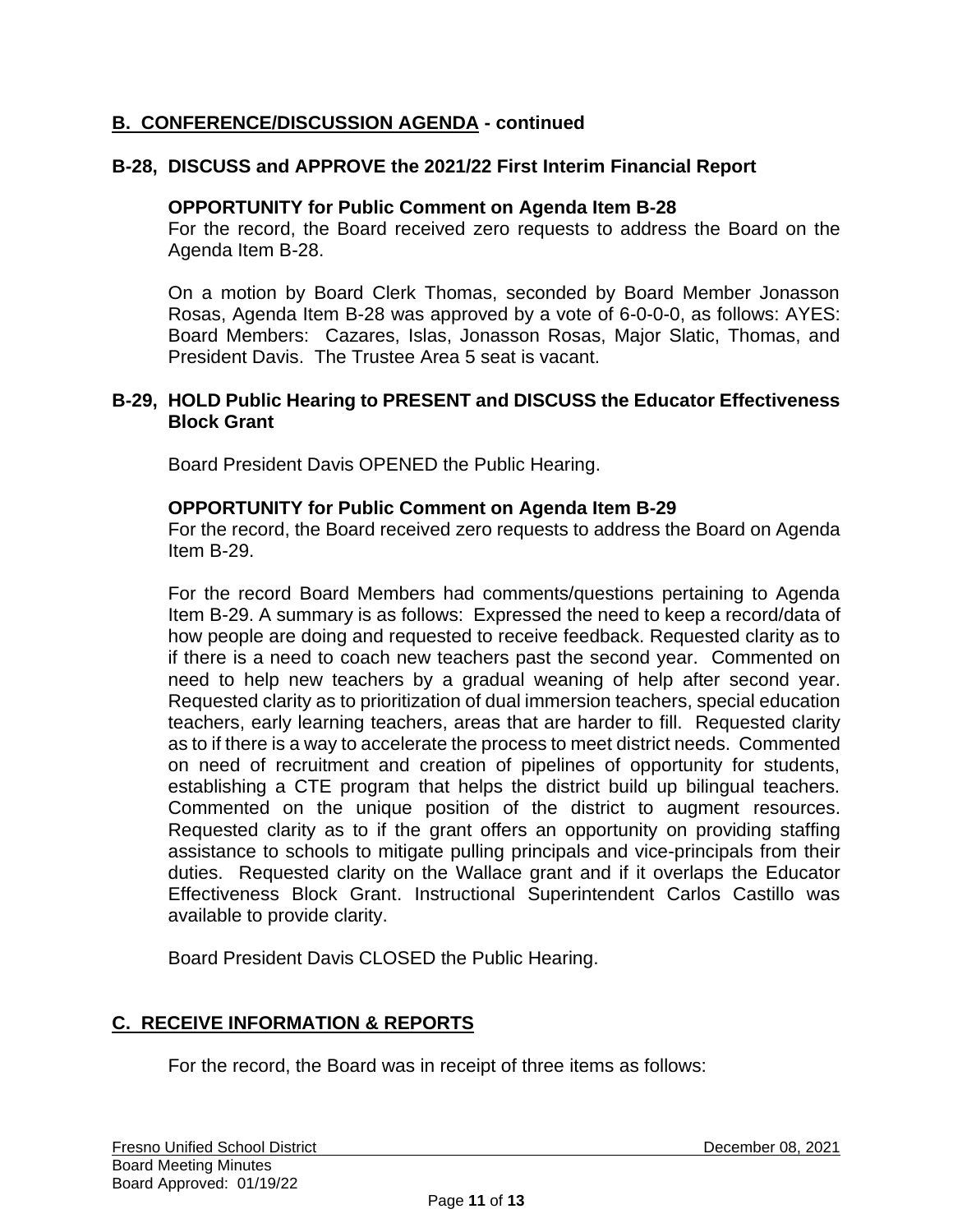## **C. RECEIVE INFORMATION & REPORTS - continued**

- **C-30, RECEIVE Results of Issuance and Sale of 2021 Refunding General Obligation Bonds**
- **C-31, RECEIVE Constituent Services Quarterly Reporting**

## **C-25, RECEIVE the 2022 List of Board Member Committees and Organizations**

## **BOARD/SUPERINTENDENT COMMUNICATION**

**Member Major Slatic:** Commented on parent feedback saying their children do not have credentialed math or science teachers in the classroom. Requested data be provided showing the percentage of substitute teachers in classrooms without the proper credentials. Commented on the need to understand the gravity of the issue.

**Board Clerk Thomas**: Commented on need to create a Board Policy to keep Uber Eats, Door Dash, etc. from delivering to schools during school hours as it is affecting students in a negative way. Requested the Board to consider scheduling one of their Board dinners to be the same meals provided to students . Requested information be provided pertaining to the number of hours staff spend each week with Labor partners. Requested staff to create a process to track employees within the system who are continuously overlooked; referenced an email received from a teacher no longer with the district. Commented on the need to retain staff. Commented on concerns pertaining to lack of cultural sensitivity with the Founding Fathers and Mothers play.

**Student Member De La Cruz**: Expressed gratitude for the Board's support allowing student board members to attend the California School Board Association conference. Shared her learning from attending the conference.

**Student Member Singh**: Thanked the Board and district staff for the opportunity to attend the California School Board Association conference.

**Member Islas**: Thanked London Properties for their sponsorship and support on behalf of Mayfair Elementary students who wrote essays on why they would like to receive a bike 10 winners were chosen from the essays. Gave a shout out to Marcus Spencer a teacher at McLane High School who has been nominated for a Life Changer award. Thanked Clerk Thomas for her remarks regarding the need to evaluate school meals; not only does the district need to meet government requirements but also needs to evaluate how lunch is presented, what lunch is presented in, and how its warmed, there are a lot of elements that contribute to food waste. Congratulated Student Member Ishan Singh for his full scholarship to Vanderbilt University.